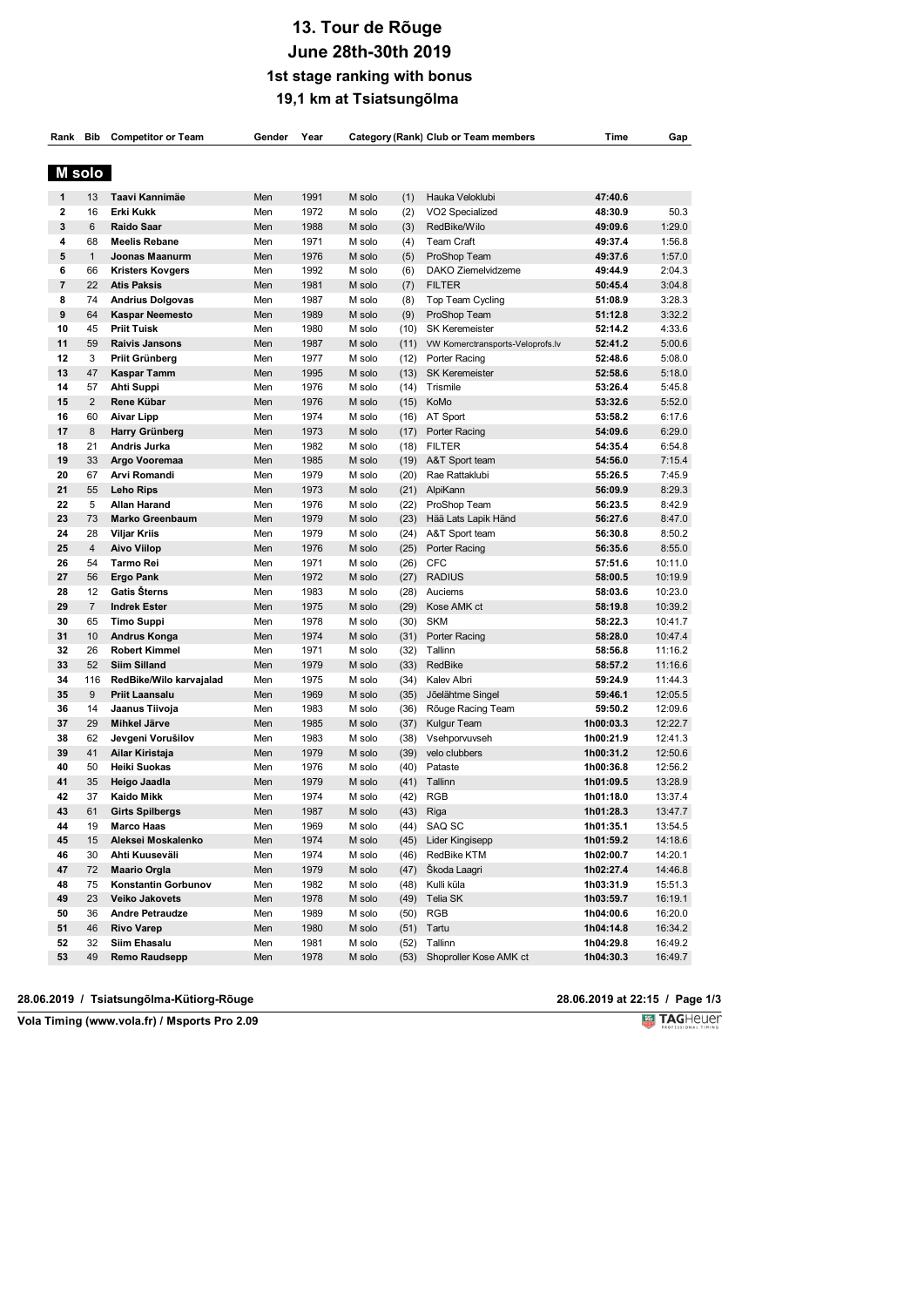#### **13. Tour de Rõuge June 28th-30th 2019 1st stage ranking with bonus 19,1 km at Tsiatsungõlma**

| Rank       | Bib | <b>Competitor or Team</b> | Gender | Year |        |      | Category (Rank) Club or Team members | Time      | Gap     |
|------------|-----|---------------------------|--------|------|--------|------|--------------------------------------|-----------|---------|
|            |     |                           |        |      |        |      |                                      |           |         |
| 54         | 17  | Raini Valgma              | Men    | 1975 | M solo | (54) | SAQ SC                               | 1h04:31.5 | 16:50.9 |
| 55         | 38  | <b>Leino Gromov</b>       | Men    | 1973 | M solo | (55) | Eventech                             | 1h05:23.9 | 17:43.3 |
| 56         | 34  | Martin Põldoja            | Men    | 1994 | M solo | (56) | Tallinn                              | 1h06:05.1 | 18:24.5 |
| 57         | 76  | Rauno Agu                 | Men    | 1969 | M solo | (57) | Järva-Jaani Ratta-ja Suusaklubi      | 1h06:07.2 | 18:26.6 |
| 58         | 20  | <b>Raigo Paas</b>         | Men    | 1976 | M solo | (58) | SAQ SC                               | 1h06:10.3 | 18:29.7 |
| 59         | 40  | <b>Andres Vaher</b>       | Men    | 1981 | M solo | (59) | Haabneeme                            | 1h06:20.1 | 18:39.5 |
| 60         | 53  | <b>Indrek Korb</b>        | Men    | 1974 | M solo | (60) | Tallinn                              | 1h06:27.0 | 18:46.4 |
| 61         | 58  | <b>Maris Nalivaiko</b>    | Men    | 1962 | M solo | (61) | Velotrenini.lv/Sufferfest            | 1h06:57.2 | 19:16.6 |
| 62         | 27  | <b>Meelis Kogermann</b>   | Men    | 1976 | M solo | (62) | SAQ SC                               | 1h06:59.8 | 19:19.2 |
| 63         | 39  | <b>Paul Teearu</b>        | Men    | 1989 | M solo | (63) | Valga Puu                            | 1h07:03.2 | 19:22.6 |
| 64         | 44  | <b>Marek Saar</b>         | Men    | 1970 | M solo | (64) | Kangru                               | 1h08:20.3 | 20:39.7 |
| 65         | 69  | <b>Sander Kill</b>        | Men    | 1974 | M solo | (65) | OlyBet                               | 1h08:29.2 | 20:48.6 |
| 66         | 18  | <b>Jaanis Merila</b>      | Men    | 1973 | M solo | (66) | Profloors/BSS                        | 1h08:30.5 | 20:49.9 |
| 67         | 48  | Priit Pajumaa             | Men    | 1980 | M solo | (67) | Team OlyBet                          | 1h08:31.7 | 20:51.1 |
| 68         | 43  | <b>Toomas Kurg</b>        | Men    | 1974 | M solo | (68) | <b>SK Parksi</b>                     | 1h08:32.7 | 20:52.1 |
| 69         | 25  | <b>Meelis Välk</b>        | Men    | 1976 | M solo | (69) | Jõelähtme Singel                     | 1h09:56.1 | 22:15.5 |
| 70         | 70  | <b>Hans Teearu</b>        | Men    | 1991 | M solo | (70) | Karupesa Team                        | 1h10:26.1 | 22:45.5 |
| 71         | 11  | <b>Rainer Punga</b>       | Men    | 1986 | M solo | (71) | Jõhvi Motoklubi                      | 1h15:29.5 | 27:48.9 |
| 72         | 42  | <b>Erik Raitviir</b>      | Men    | 1964 | M solo | (72) | velo clubbers                        | 1h17:27.2 | 29:46.6 |
| 73         | 63  | <b>Eric Hints</b>         | Men    | 1975 | M solo | (73) | Costa Bicicleta                      | 1h21:30.1 | 33:49.5 |
| 74         | 71  | <b>Karl Teearu</b>        | Men    | 1955 | M solo | (74) | Karupesa Team                        | 1h21:50.9 | 34:10.3 |
| 75         | 24  | Sander Värv               | Men    | 1984 | M solo | (75) | <b>REKORD CC</b>                     | 1h29:49.7 | 42:09.1 |
|            |     |                           |        |      |        |      |                                      |           |         |
| <b>DNF</b> |     |                           |        |      |        |      |                                      |           |         |
|            | 31  | <b>Lauri Kuris</b>        | Men    | 1986 | M solo |      | <b>Telia SK</b>                      |           |         |
|            |     |                           |        |      |        |      |                                      |           |         |

| 31   | Lauri Kuris           | Men | 1986 | M solo | Telia SK |
|------|-----------------------|-----|------|--------|----------|
| - 51 | <b>Janek Saareoks</b> | Men | 1977 | M solo | Rae küla |

## **M pair**

| 1  | 101 | <b>Astro Baltics</b>         | Men | 1986 | M pair | (1)  | Kristjan Randma/Toomas Lepik | 50:08.4   |         |
|----|-----|------------------------------|-----|------|--------|------|------------------------------|-----------|---------|
| 2  | 102 | RedBike/Wilo                 | Men | 1994 | M pair | (2)  | Sander Saar/Peeter Poopuu    | 51:58.4   | 1:50.0  |
| 3  | 109 | <b>CC Rota Mobilis</b>       | Men | 1973 | M pair | (3)  | Kaido Kriisa/Tarmo Ennok     | 52:27.6   | 2:19.2  |
| 4  | 114 | Freesport                    | Men | 1979 | M pair | (4)  | Aigar Raja/Allan Jõgi        | 53:07.3   | 2:58.9  |
| 5  | 115 | <b>RR Siplased</b>           | Men | 1978 | M pair | (5)  | Madis Sildvee/Maario Silm    | 53:30.4   | 3:22.0  |
| 6  | 118 | Lapikumaa mehed              | Men | 1986 | M pair | (6)  | Jaan Alvela/Meelis Aasla     | 56:10.8   | 6:02.4  |
| 7  | 107 | <b>Niner</b>                 | Men | 1971 | M pair | (7)  | Raul Talumaa/Kuido Lemloch   | 56:16.1   | 6:07.7  |
| 8  | 119 | vk Velron                    | Men | 1968 | M pair | (8)  | Tarvi Talv/Tauno Põldoja     | 57:00.7   | 6:52.3  |
| 9  | 103 | RedBike Kärsad               | Men | 1982 | M pair | (9)  | Kaspar Rohtla/Anti Looskari  | 57:43.2   | 7:34.8  |
| 10 | 105 | <b>Sportland Racing Team</b> | Men | 1995 | M pair | (10) | Olaf Põldoja/Kaspar Kaasla   | 58:22.8   | 8:14.4  |
| 11 | 108 | Vanapaar                     | Men | 1978 | M pair | (11) | Tõnis Sepp/Gunnar Bergvald   | 59:51.5   | 9:43.1  |
| 12 | 117 | Eesti Sportlane/Haaslava MTB | Men | 1975 | M pair | (12) | Mikk Ristna/Jaanus Tiisvend  | 59:51.8   | 9:43.4  |
| 13 | 110 | Tripassion                   | Men | 1977 | M pair | (13) | Andre Pukk/Vidrik Vaiksaar   | 1h01:27.1 | 11:18.7 |
| 14 | 104 | Kruvid.ee                    | Men | 1970 | M pair | (14) | Armas Elo/Alari Pilliroog    | 1h01:28.0 | 11:19.6 |
| 15 | 112 | <b>Onninen / TKM Ehitus</b>  | Men | 1974 | M pair | (15) | Ivar Kivimäe/Margus Meidla   | 1h07:04.2 | 16:55.8 |
| 16 | 106 | Raikküla VTS                 | Men | 1976 | M pair | (16) | Raul Aarma/Tarmo Vain        | 1h08:21.1 | 18:12.7 |
| 17 | 111 | <b>Porter Racing Tume</b>    | Men | 1974 | M pair | (17) | Meelis Koik/Ivo Linnas       | 1h09:50.5 | 19:42.1 |
| 18 | 113 | Pantrid                      | Men | 1986 | M pair | (18) | Urmet Kesküla/Andreas Papp   | 1h21:57.6 | 31:49.2 |

### **Mix pair**

|  | 412 Haania RK          | Women | 1997 | Mix pair | (1) | Mari-Liis Mõttus/Tarmo Mõttus  | 50:12.3   |         |
|--|------------------------|-------|------|----------|-----|--------------------------------|-----------|---------|
|  | 409 Hawaii Express     | Men   | 1987 | Mix pair | (2) | Karel Kruuser/Mari Kaseväli    | 1h00:06.3 | 9:54.0  |
|  | 403 <b>Ma &amp; Ka</b> | Women | 1978 | Mix pair | (3) | Kadri Kangur/Margus Kukk       | 1h01:12.1 | 10:59.8 |
|  | 413 ProShop Team       | Women | 1985 | Mix pair | (4) | Marianne Palusoo/Marek Valdner | 1h03:14.4 | 13:02.1 |

|  | 28.06.2019 / Tsiatsungölma-Kütiorg-Röuge |  |
|--|------------------------------------------|--|
|--|------------------------------------------|--|

**28.06.2019 at 22:15 / Page 2/3** 

**Vola Timing (www.vola.fr) / Msports Pro 2.09**

**Voltage TAGHEUER**